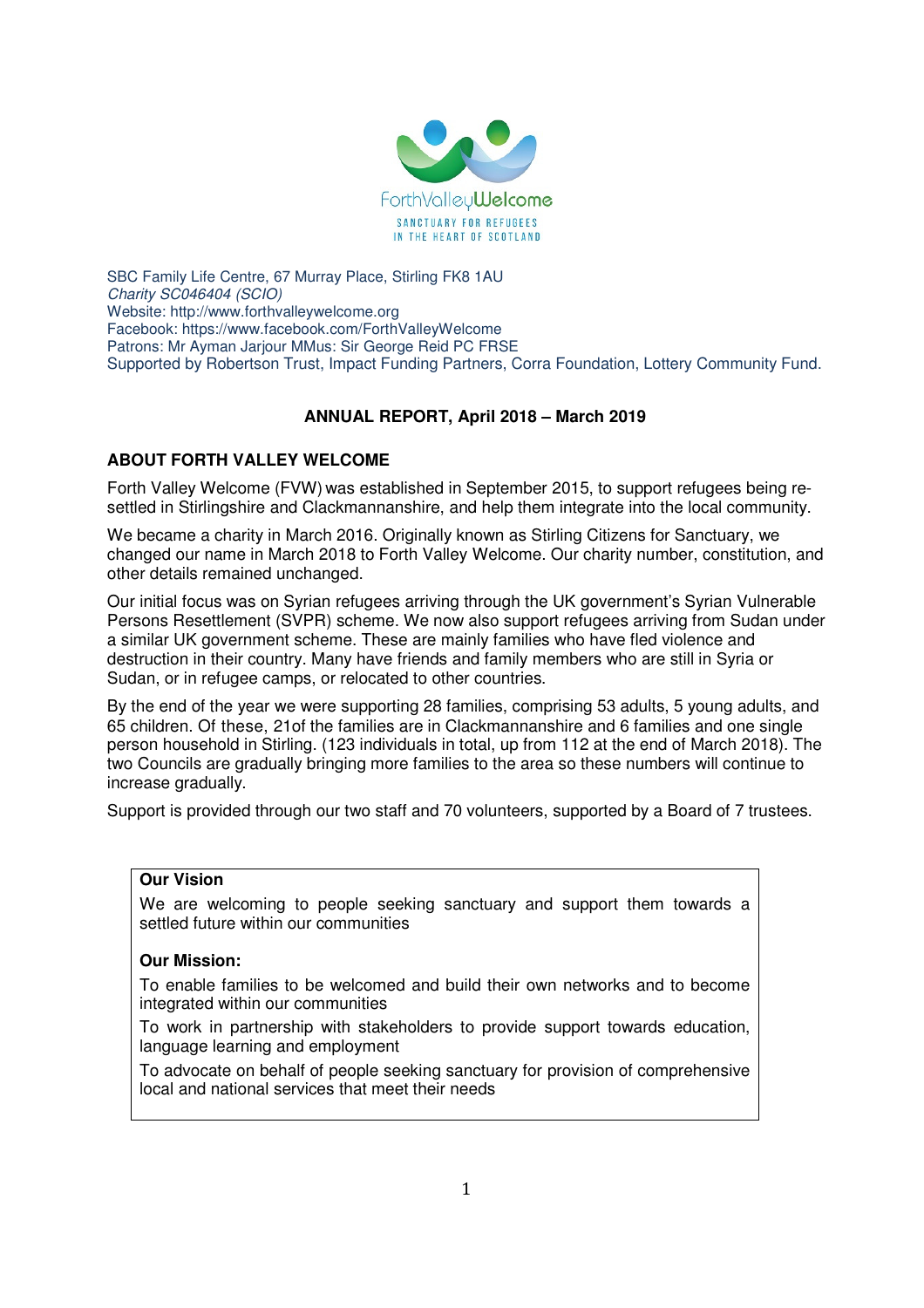# **WHAT WE DO**

#### **Home set-up and materials service**

When a family first arrives, they come with few personal goods. So we run a *home set-up project*, whereby we visit the family's house to help make it feel homely, with the addition of extra items for the house, adjusting curtains, toys for the children, nice curtains, etc. In the case of Stirling Council we receive advance notice of a family's arrival and can visit the house before the family arrives. In Clackmannanshire, we are able to do this soon after the family arrives.

We know from the joy on the faces of refugees and from their comments ("I cried when I came into the house") that the way we are able to make a house feel homely when a family arrives is hugely appreciated.

Materials service: Soon after the family arrives, we give them a material needs request form to request clothing, household items, and other needs. We take them to our store to choose items of for themselves, especially clothing, electrical goods, toys. We see from their expressions that this is also a valued service - not surprising considering that they arrive with only the suitcases they can carry.



This service is run by an enthusiastic team of volunteers led by one of the trustees. Through the generosity of a local benefactor we have the use of a storage facility in Dunblane.

Computers and software**:** We provide a refurbished laptop to each new family. We also provided several families with dual-language software for preparing for the driving theory test.

### **Home visiting and befriending**

This is an important part of our support in the first few months after a family arrives. We link families with volunteer *home visitors*, who visit their assigned families regularly, introduce them to local services, help with transport to appointments, and go on social outings.

As at 31 March 2019, 14 households had at least 2 home visitors, which is our minimum desired number. Due to a shortage of local volunteers, 4 Clackmannanshire families had no home visitor, and a further 10 families there had only one home visitor.

Transport and support for hospital appointments: Home visitors and other volunteers regularly transport families to medical appointments at hospitals, dentist and GP surgeries, and the Job Centre. 55 such visits were arranged this year.



# **'Snack and Chat'**

In 2018-19 we ran six Snack and Chat social events, which were well attended by refugee families and volunteers. The aim is to allow refugee families to get together with each other and with volunteers and other members of the community; and to provide sessions on topics like local services, and cultural differences between Scotland and their home countries.

At a consultation session with the refugees in January they asked for more help at Snack and Chat with language practice. So we now include English language games to help with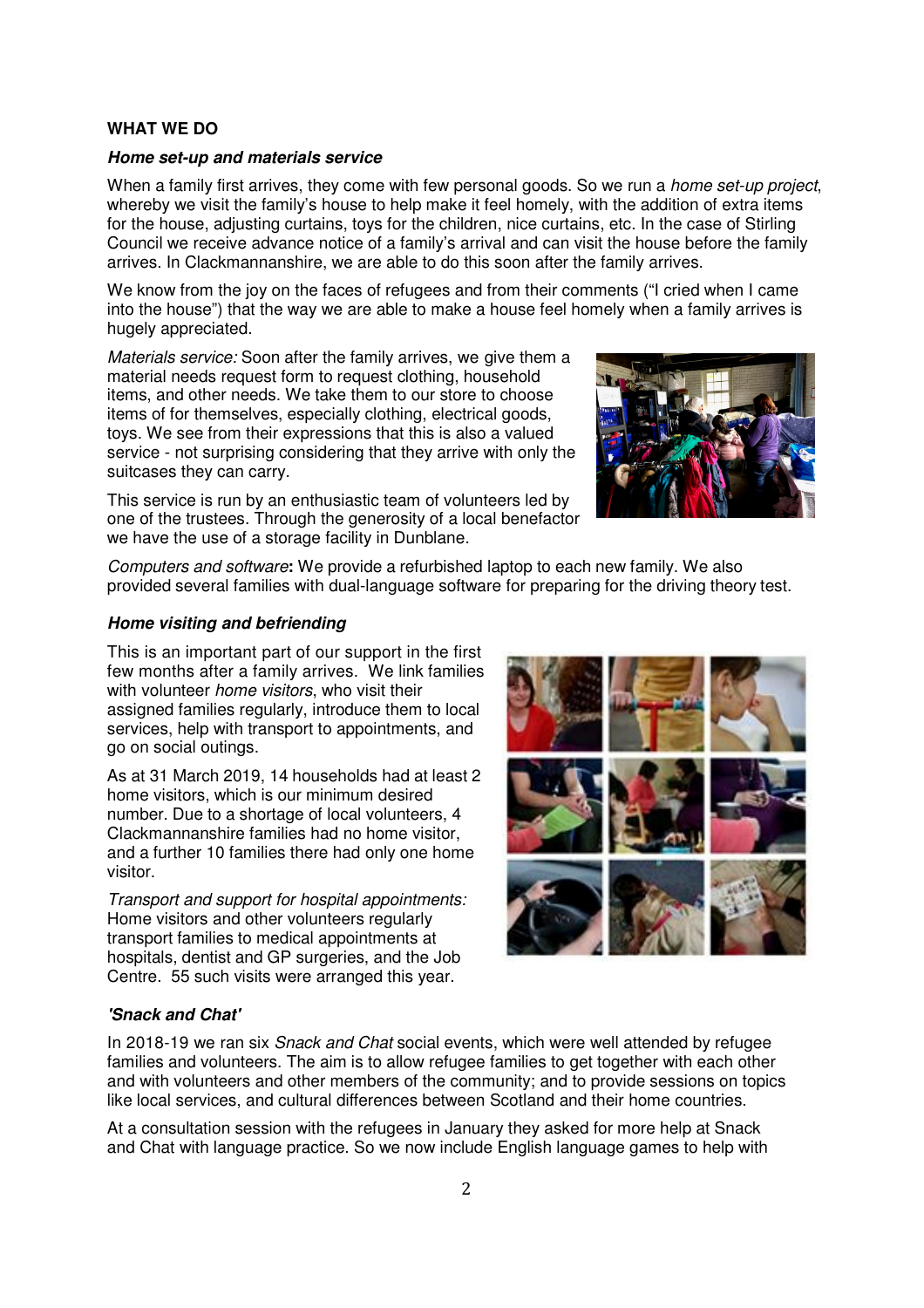reading, writing, numbers, conversation, etc. Enjoy-a-Ball, face painting, and other activities for children are provided in a separate room to give the adults a break.

Sadly, because of adverse weather conditions, we had to cancel the December Snack and Chat at short notice. Disappointing, because that festive season event has become a highlight of the year, with presents for the children, a visit from Santa, games, dancing, and food prepared by volunteers and refugees. Staff and volunteers rescued the situation by visiting every household and delivering the Christmas presents.

### **'Walk and Talk'**

With volunteers from local organisations such as Scottish National Heritage (SNH) and Scottish Environmental Protecting Agency (SEPA) we run Walk and Talk outings, where small groups of refugees and volunteers go for a walk together and practise English, ending up in a café where conversation continues.

## **Social Outings**

During the summer, we provided £50 grants for volunteers to go on outings with families to local attractions, such as Stirling Castle and the Safari Park. In November we organised a trip to the MacRobert pantomime for 30 people (refugees and volunteers) with tickets kindly donated by the MacRobert Arts Centre.

#### **Providing financial support to refugees**

Through our Positive Activities fund we provided help with activities that promote language learning, employability, and social integration. Examples include subscriptions for Girl Guides and Cub Scout troops, and contributions towards the cost of driving lessons. Some of the Syrian men have now gained full driving licenses, and several of the women have passed the theory test and are preparing for the practical test, with our support.

Through our Crisis and Care fund we provided help with one-off payments for unexpected costs, e.g. short term help to newly arriving refugees in cases where there was a delay in start-up of their benefits package.

#### **Awareness raising sessions for local schools and community organisations**

Through the year we gave presentations to many groups. These are an important part of the work, informing people in the community about the refugees' situation and the support provided. These sessions have also been useful in attracting donations, volunteers and offers of services.

### **STAFFING AND VOLUNTEERS**

Forth Valley welcome has two staff: our Volunteer and Project Coordinator, Rebecca Dadge, and our Clackmannanshire Support Worker, Avril Hunter. Rebecca and Avril coordinate all of the services provided by our 70 volunteers.

They run quarterly volunteer induction and training sessions for potential new volunteers. With some volunteers stepping down during the year and new volunteers joining, our number of active volunteers has stayed fairly constant at around 70. Shortage of volunteers in Clackmannanshire remains a problem, and we continue our focus on volunteer recruitment there.

They ran four Volunteer Networking Meetings during the year. These provide an opportunity for volunteers to meet each other and staff and trustees; and for sharing of experience on what works well and any problems encountered, and for continual development of the services provided. When training opportunities arise, we make these known to our volunteers.

This year staff attended training provided by the Scottish Refugee Council and the Institute of Migration on refugee transition issues and good practice. Trustees also attended the training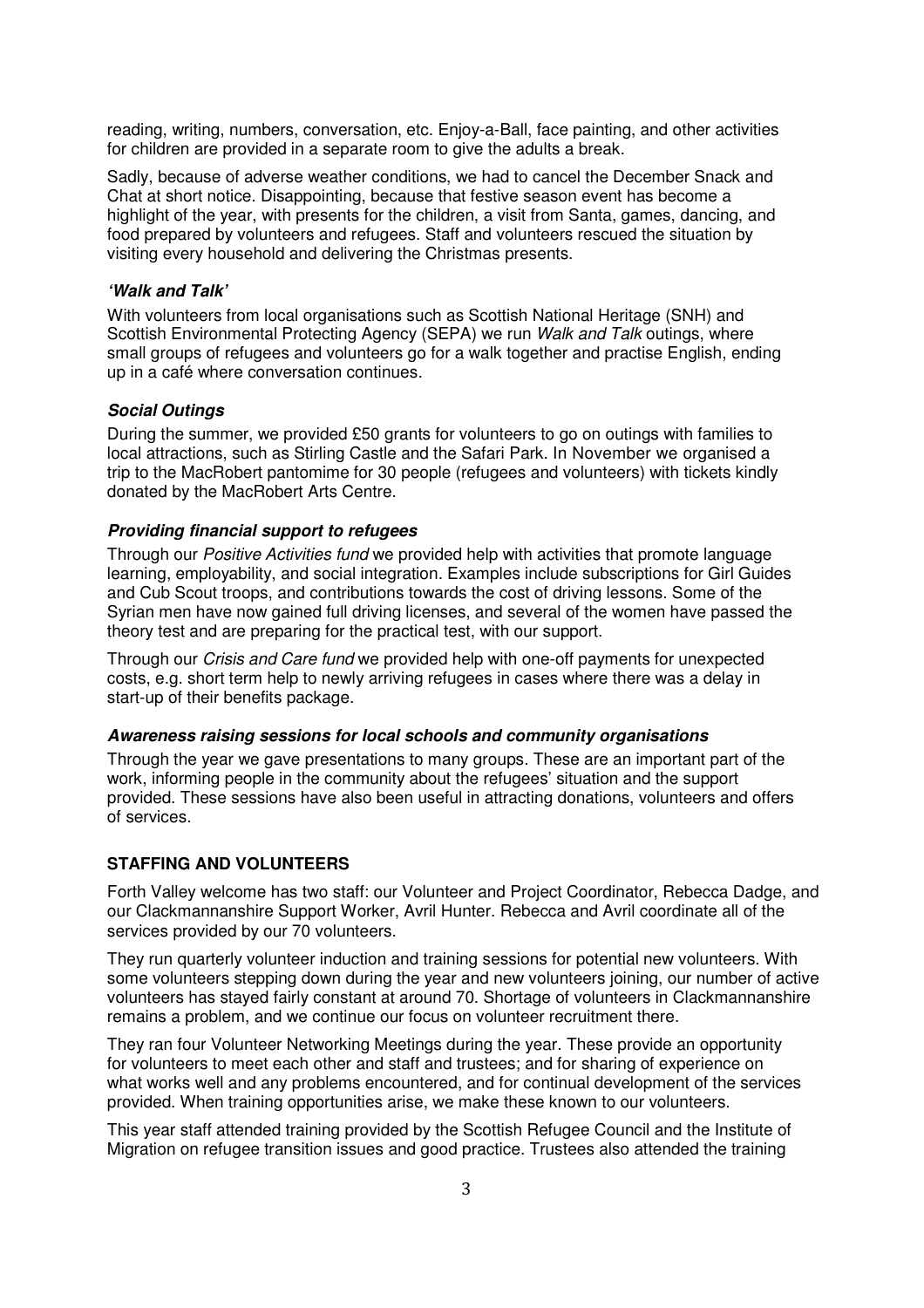run by the Institute of Migration and separate training on trustee responsibilities. Staff and trustees also participated in training and networking opportunities provided by Impact Funding Partners and Stirlingshire Voluntary Enterprise.

# **INTEGRATION PLANNING**

In the last quarter of the year, we designed and piloted an Integration Planning system. The purpose is to develop an integration plan for each family and family member, working with the family. Each plan is prepared by one of our staff, with the family and home visitor, assisted by an interpreter.

We will be rolling out this system over the next year to develop plans for all the families.

For each family, progress will be reviewed at intervals, with the family and home visitor and assisted an interpreter, and the plans updated appropriately.

# **PARTNERSHIPS WITH OTHER ORGANISATIONS**

In Forth Valley region, we worked in liaison with many other organisations including: Stirling Council; Clackmannanshire Council; Scottish National Heritage (SNH); Scottish Environmental Protection Agency (SEPA); The Conservation Volunteers (TCV); Play Alloa; Stirling Baptist Church Family Life Centre; Allanpark South Church in Stirling; Alloa Ludgate Church; Stirling University Islamic Society; Macrobert Arts Centre; 9th Alloa Guides; Central Scotland Regional Equality Centre; and Scottish Refugee Council.

At national level, we are organisational members of the Scottish Refugee Council (SRC) and Scottish Befriending Network. We participate in one of the national working groups on implementation of the New Scots Strategy – the group on "New Scots Communities, Culture & Social Connections", which is coordinated by the SRC. Our trustees maintain contact with Citizens-UK Refugee Welcome groups across Scotland and the UK through email mailing lists and social media. We also maintain links with City of Sanctuary groups across the UK.

We meet regularly with other charities in workshops and training run by Impact Funding Partners, one of our key funders.

## **FUNDING**

Details of income, donations and grants are provided in the Annual Accounts, which are provided in a separate report.

Continuing grants were received from Robertson Trust and Impact Funding Partners towards staff costs and overheads. Corra Foundation provided a start-up grant to enable us to recruit our support worker earlier than would otherwise have been possible. The Big Lottery Community Fund provided the first instalment of a three year grant which they awarded towards staff costs and some additional running costs, especially for Clackmannanshire.

Fundraising activities undertaken during the reporting period include an online Christmas Appeal set up through BT MyDonate. Donations were received from individuals throughout the year via our webpage and Facebook site; and from individuals and organisations who donated funds from events or talks run by them.

Our policy is to meet staffing and running costs from grants from trusts, and to use funds received from donations and fund raising events for services that directly benefit the refugees.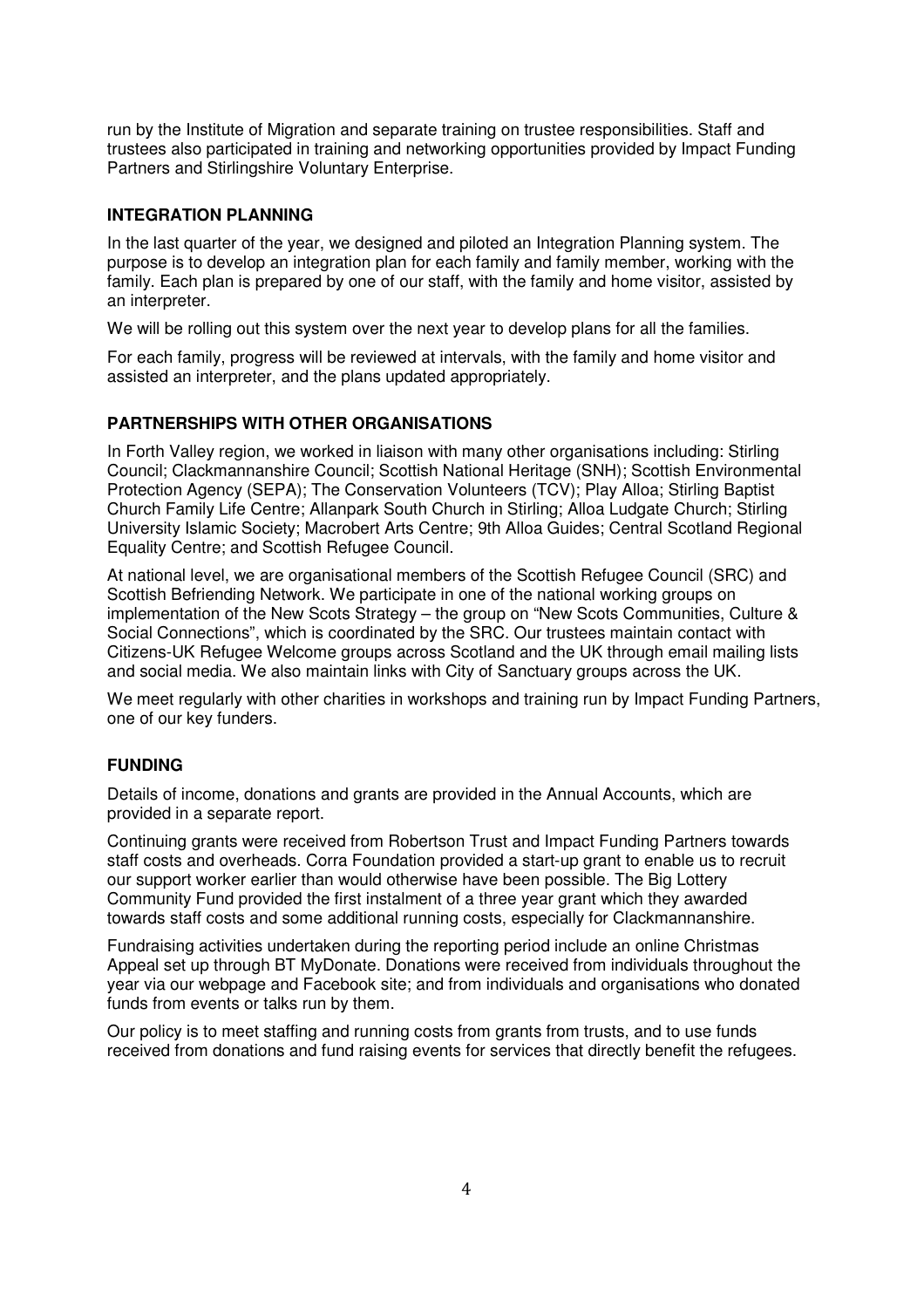## **GOVERNANCE**

Responsibility for governance rests with our Board of 7 trustees. The Board meets 8 times a year. The names of trustees are given in the appendix.

We maintain a set of policies to guide our work and maintain consistent standards across all our operations. All our policies are available to view on our website. This year we implemented our new Data Protection Policy, as part of the introduction of GDPR in May 2018.

Monitoring and evaluation of activities is carried out through regular review by the Board of the records maintained by staff of activities, materials provided, on-going feedback received from home visitors and other volunteers, and any issues that arise. Information is circulated to Board members from any meetings with the Councils and from publicity about refugees or refugee issues in the local press.

We continue to refine the methods used for assessing the outcomes of our work for service users, and this year received support on this from Evaluation Support Scotland.

### **THANKS!**

The trustees are delighted to record here our appreciation of the work carried out by our two staff, for their unstinting efforts to provide the best possible services to our service users through their own work and through their recruitment and training and coordination of the work of volunteers.

Huge thanks are due to our 70 volunteers for the time and energy they devote to all of our activities, and for the immense contribution they make to meeting the needs of service users.

We are extremely grateful to our four funders, whose grants meet the cost of employing our two staff and contribute to other running costs. This enables us to use the income received from events and from individuals and organisations for services that directly benefit our service users.

We also wish here to say thank you to the two Councils and their staffs for the immense amount of work they do in receiving and resettling refugees and providing continuous support to them.

Many thanks also to our two patrons, Sir George Reid and Mr Ayman Jarjour, who support us in many different ways; and to all of our partner organisations at local and national level.

And finally, we pay tribute to all of our refugees, for the work they put in to their own resettlement, for their participation in activities run by Forth Valley Welcome, for their involvement in their communities, and for the diversity they bring to our communities.

### **DECLARATION**

The trustees declare that they have approved the trustees' report above. Signed on behalf of the charity's trustees:

S&Md

Full Name: Savitri Maharaj Position: Chair Date: 17 Dec 2019